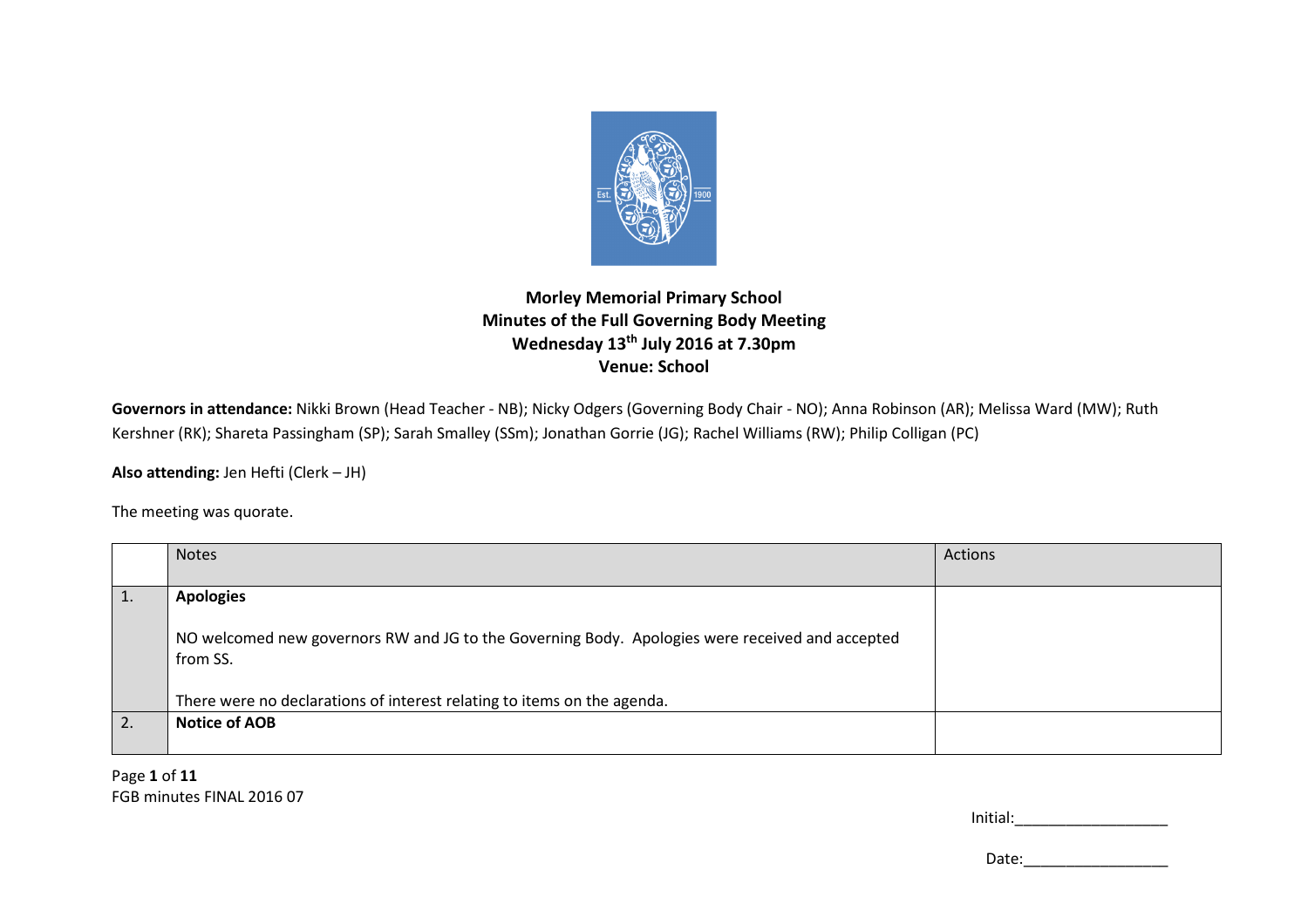|    | NB advised that staff wellbeing should be considered under Any Other Business.                                                                                                                                                                                                                                                                                                                                                                                                                                                                                                                                                  |                                                                                                                                 |
|----|---------------------------------------------------------------------------------------------------------------------------------------------------------------------------------------------------------------------------------------------------------------------------------------------------------------------------------------------------------------------------------------------------------------------------------------------------------------------------------------------------------------------------------------------------------------------------------------------------------------------------------|---------------------------------------------------------------------------------------------------------------------------------|
| 3. | Correspondence                                                                                                                                                                                                                                                                                                                                                                                                                                                                                                                                                                                                                  |                                                                                                                                 |
|    | There was no correspondence.                                                                                                                                                                                                                                                                                                                                                                                                                                                                                                                                                                                                    |                                                                                                                                 |
| 4. | <b>Membership and training</b>                                                                                                                                                                                                                                                                                                                                                                                                                                                                                                                                                                                                  |                                                                                                                                 |
|    | Feedback from training attended:                                                                                                                                                                                                                                                                                                                                                                                                                                                                                                                                                                                                |                                                                                                                                 |
|    | The recent Ofsted readiness training delivered to the GB was useful in terms of preparation and<br>$\bullet$<br>thinking about answers to the questions Ofsted may ask. A matrix of questions was provided at the<br>training. SP can convert to a Word document to be completed collectively by governors before the<br>end of term.<br>AR attended Safer Recruitment training<br>$\bullet$<br>PC attended Basic Finance training. A version of the Budget Control Report (BCR) was presented<br>$\bullet$<br>which appeared easier to scrutinise. PC will liaise with Tim Fox regarding making this available to<br>governors | SP to circulate form to all governors.<br>Governors to populate and liaise via<br>email.<br>PC to speak TF re new format of BCR |
|    | <b>Committee Membership</b><br>Governors agreed that this should be deferred until September<br>$\bullet$<br>It was noted that JG and RW had joined the Resources Committee<br>There will be a vacancy on the Resources Committee from September as Guy Turner leaves the<br>٠<br>Governing Body in July<br>There will be a vacancy on the Learning Committee from September as Marc Neesam leaves the<br>$\bullet$<br>Governing Body in July                                                                                                                                                                                   | JH to add to agenda                                                                                                             |
|    | Governors' DBS checks<br>PC will arrange to complete his DBS check before the $1st$ September deadline.                                                                                                                                                                                                                                                                                                                                                                                                                                                                                                                         | PC to complete DBS check.                                                                                                       |

| Initial: |  |  |
|----------|--|--|
|          |  |  |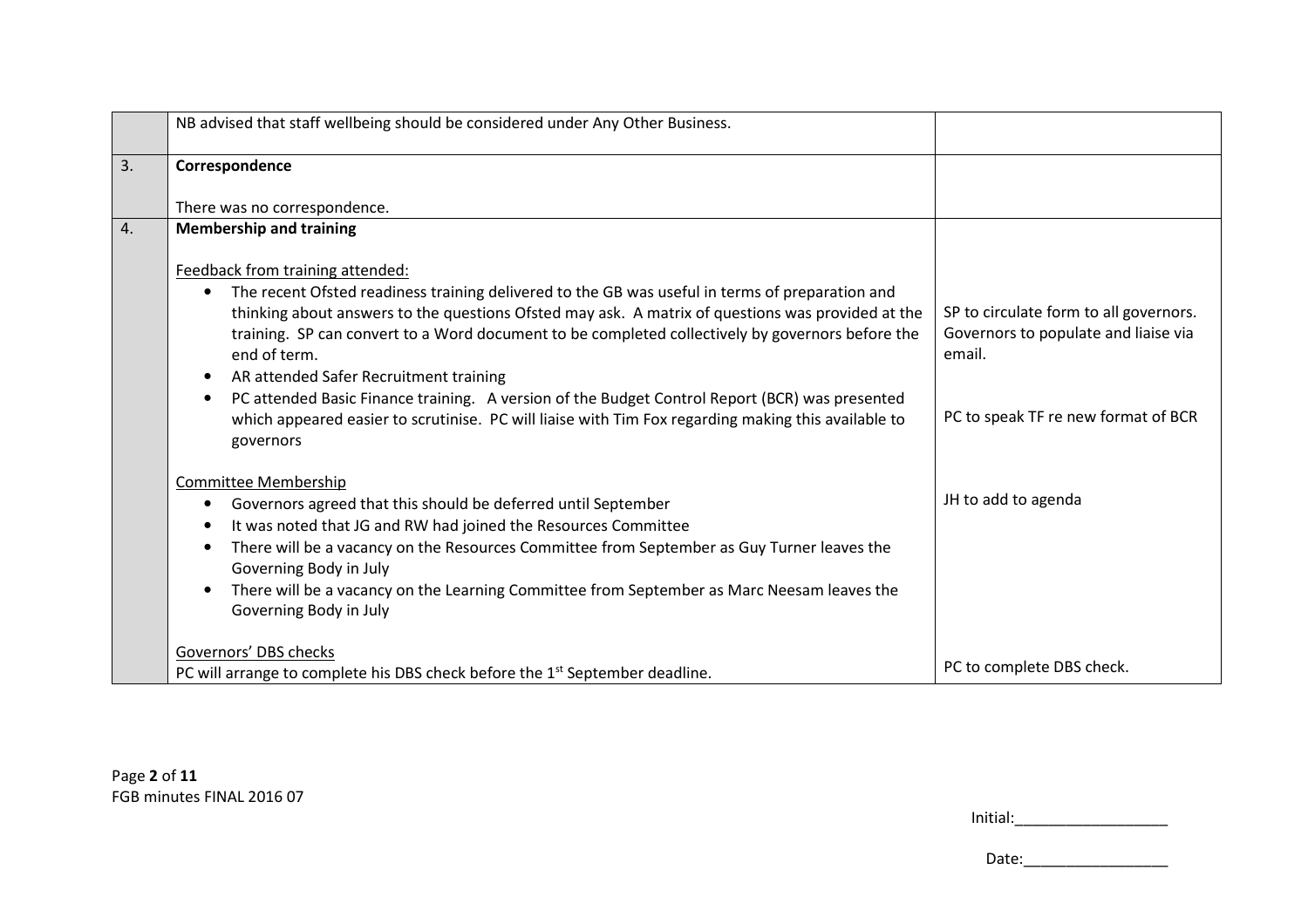| 5. | Minutes of the Full Governing Body (FGB) meeting held on 12 <sup>th</sup> May 2016 (circulated) and matters arising                                                                                                                                                                                                                                                                                                                                                                                                                                                                                                                                       |                                                  |
|----|-----------------------------------------------------------------------------------------------------------------------------------------------------------------------------------------------------------------------------------------------------------------------------------------------------------------------------------------------------------------------------------------------------------------------------------------------------------------------------------------------------------------------------------------------------------------------------------------------------------------------------------------------------------|--------------------------------------------------|
|    | Actions<br>New governor references - obtained by NO - COMPLETE<br>$\bullet$                                                                                                                                                                                                                                                                                                                                                                                                                                                                                                                                                                               |                                                  |
|    | Link governor roles - defer to September meeting<br>$\bullet$<br>Staff wellbeing survey - defer to Autumn term<br>$\bullet$<br>Data presentation - has been circulated - COMPLETE<br>$\bullet$                                                                                                                                                                                                                                                                                                                                                                                                                                                            |                                                  |
|    | Work scrutiny visit - to be scheduled. NB noted that this action referred to a governor attending a<br>$\bullet$<br>work scrutiny session with staff, rather than performing a monitoring visit - ONGOING<br>Pupil voice survey results - defer to September meeting - ONGOING<br>$\bullet$                                                                                                                                                                                                                                                                                                                                                               |                                                  |
|    | The minutes were agreed as a true record and signed by the Chair.                                                                                                                                                                                                                                                                                                                                                                                                                                                                                                                                                                                         |                                                  |
|    |                                                                                                                                                                                                                                                                                                                                                                                                                                                                                                                                                                                                                                                           | Clerk - upload minutes to school<br>website      |
| 6. | <b>Committee minutes (circulated)</b>                                                                                                                                                                                                                                                                                                                                                                                                                                                                                                                                                                                                                     |                                                  |
|    | Resources Committee: 5 <sup>th</sup> July 2016                                                                                                                                                                                                                                                                                                                                                                                                                                                                                                                                                                                                            |                                                  |
|    | RW advised governors of the following:<br>Committee discussed the potential for a parking levy of £1.50 per day being imposed on employees.<br>٠<br>NB advised that she had attended a meeting with the Local Authority (LA) who advised that this was<br>part of a city-wide plan to reduce congestion in the city. The consultation will be open until<br>October. SSm advised that she has a link for the consultation for those that wish to respond.<br>Committee considered the playground design and revisiting the same. NB advised that planning<br>$\bullet$<br>permission is set to be submitted subject to some attention to the storm drain. | SSm to send link to the clerk for<br>circulation |
|    | Learning Committee: 16 <sup>th</sup> June 2016<br>NO advised the following:                                                                                                                                                                                                                                                                                                                                                                                                                                                                                                                                                                               |                                                  |
|    | Committee had focused on forward planning to meet the needs of pupils with Special Educational<br>$\bullet$<br>Needs and Disabilities (SEND). It had considered possible long-term goals and broad approaches to                                                                                                                                                                                                                                                                                                                                                                                                                                          |                                                  |

Page **3** of **11**FGB minutes FINAL 2016 07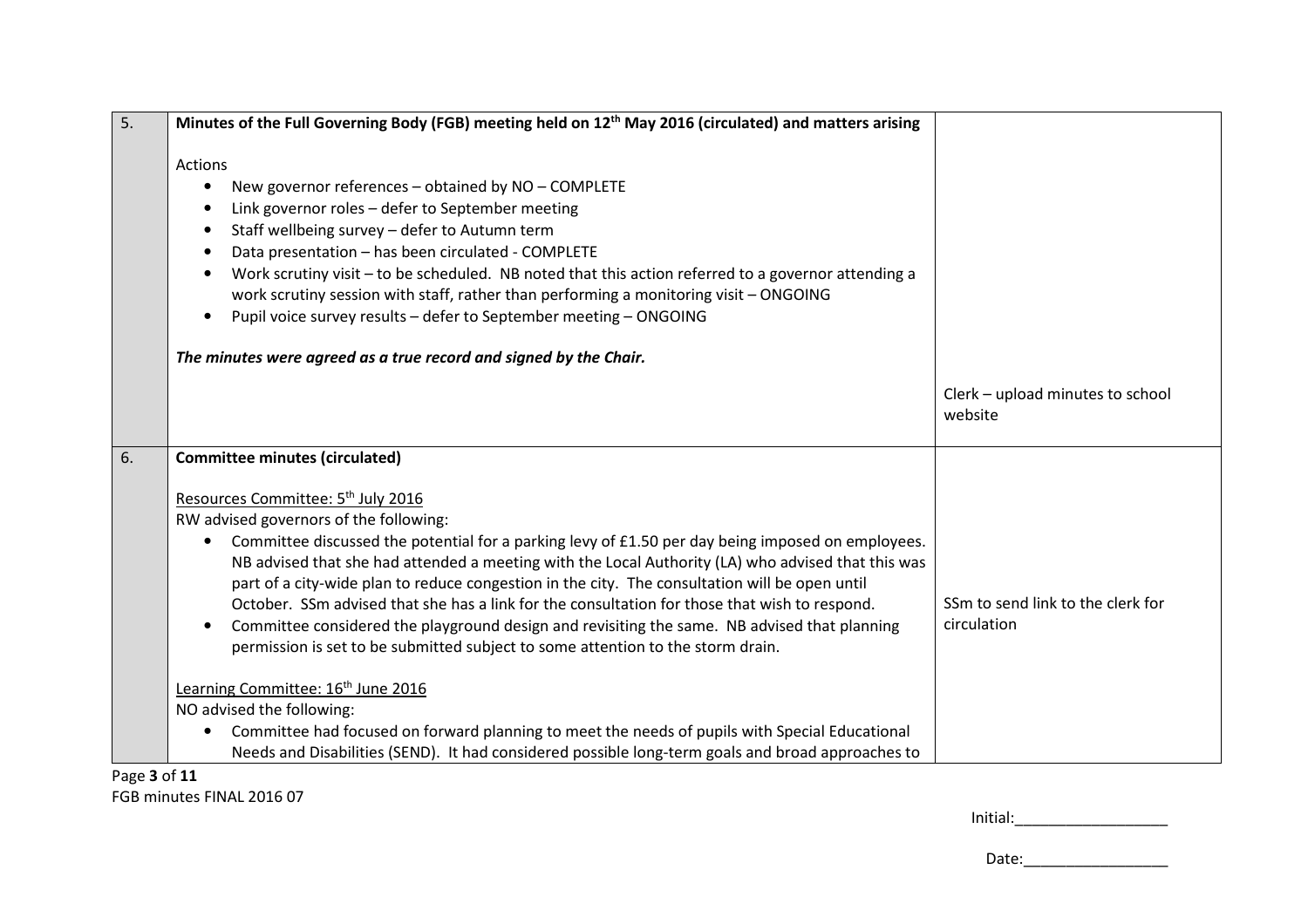|                                     | achieve these goals. The current four year strategic plan is ending next year after which a new<br>cycle will commence.                                                                                                                                                                                                                                                                                                                                   |  |
|-------------------------------------|-----------------------------------------------------------------------------------------------------------------------------------------------------------------------------------------------------------------------------------------------------------------------------------------------------------------------------------------------------------------------------------------------------------------------------------------------------------|--|
|                                     | Performance Management Committee: 21 <sup>st</sup> June 2016<br>Governors were referred to the minutes of the meeting which had been circulated.                                                                                                                                                                                                                                                                                                          |  |
| 7.                                  | <b>Head Teacher's report (circulated)</b>                                                                                                                                                                                                                                                                                                                                                                                                                 |  |
|                                     | NB noted the following:                                                                                                                                                                                                                                                                                                                                                                                                                                   |  |
|                                     | Admissions<br>The format of admissions reporting had been changed. Data will be added termly so that patterns<br>$\bullet$<br>over time can be assessed<br>Mobility is an issue as it has an impact on data. A governor queried whether normal amounts of<br>$\bullet$<br>mobility had been experienced this year. NB advised that this was the case and was linked in part<br>to University staff with children at school and also the language schools. |  |
|                                     | Attendance<br>A governor queried how the attendance target was set. NB advised that it is set at least at the<br>national average.                                                                                                                                                                                                                                                                                                                        |  |
|                                     | Pupil Premium                                                                                                                                                                                                                                                                                                                                                                                                                                             |  |
|                                     | A governor queried whether funding was based on the number of qualifying pupils in school at a<br>$\bullet$<br>certain date. NB advised that it was based on the January census however funds are received<br>retrospectively.                                                                                                                                                                                                                            |  |
|                                     | Pupil outcomes<br>In the Early Years Foundation Stage (EYFS), 72.1% of pupils achieved a Good Level of Development<br>$\bullet$                                                                                                                                                                                                                                                                                                                           |  |
| $D \cdot \sigma \circ A \circ f 11$ | (GLD). This is comparable to other schools in Cambridge. The Average Points Score (APS) was lower<br>than the national average however NB noted that there were a number of pupils with significant<br>needs in the cohort.                                                                                                                                                                                                                               |  |

Page **4** of **11**FGB minutes FINAL 2016 07

| Initial: |  |  |
|----------|--|--|
|          |  |  |
|          |  |  |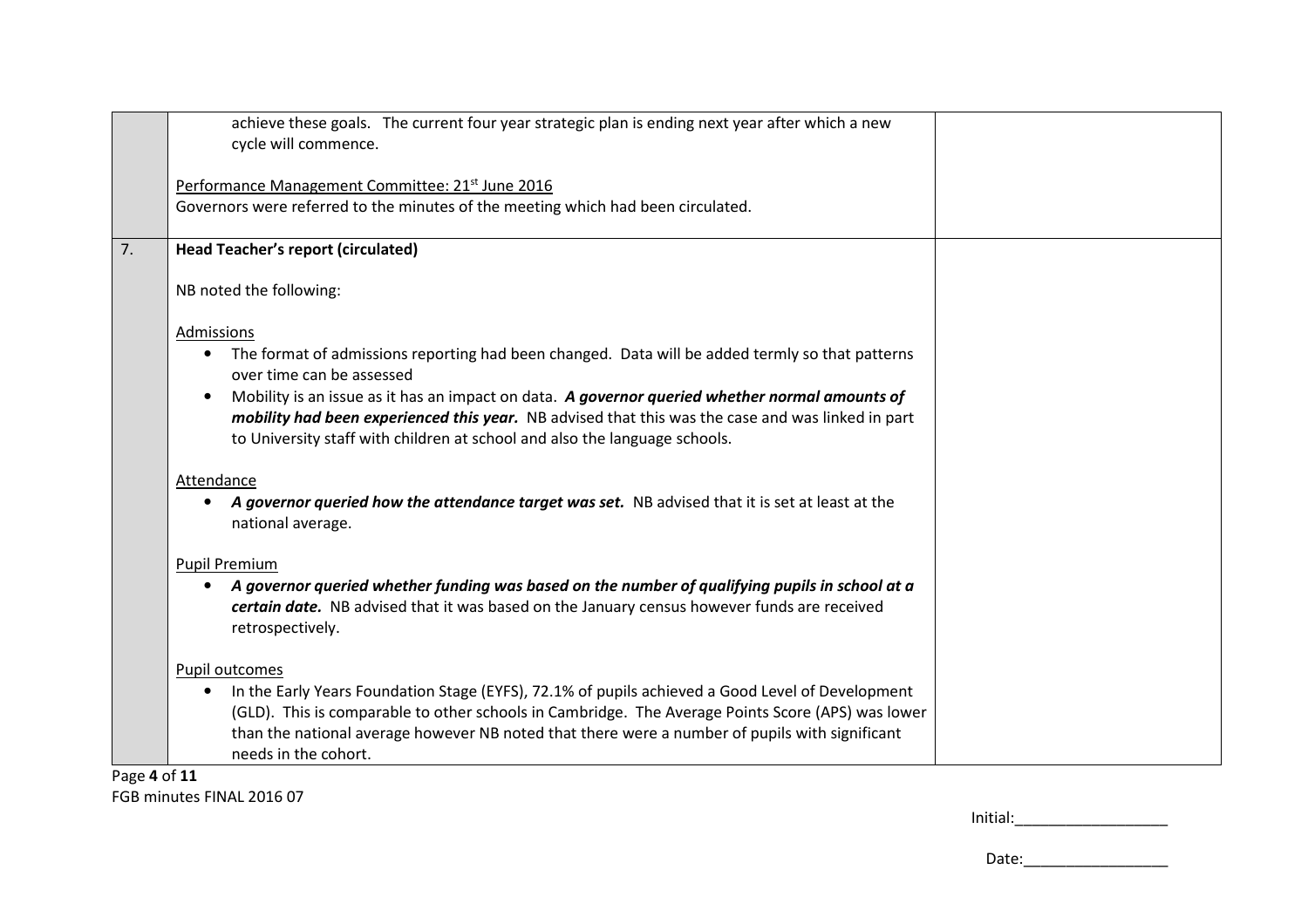| A governor queried what the target for GLD was. NB advised that this depends on the entry level<br>$\bullet$<br>of the pupils. Pupils on the whole make good progress which is not reflected in the APS.<br>The baseline test on entry to Reception did not relate to the system used at exit which has made<br>$\bullet$<br>progress difficult to track<br>A governor queried if there was a plan in place for the pupils who did not achieve the expected<br>$\bullet$<br>standard in the Year 2 Phonics check. NB advised that 2 of the pupils were SEND who would not be<br>able to reach the expected standard, 1 pupil was a mid-phase admission and 1 pupil was just                                                                                                                                                                                                                                                                                                                                                                                 |  |
|-------------------------------------------------------------------------------------------------------------------------------------------------------------------------------------------------------------------------------------------------------------------------------------------------------------------------------------------------------------------------------------------------------------------------------------------------------------------------------------------------------------------------------------------------------------------------------------------------------------------------------------------------------------------------------------------------------------------------------------------------------------------------------------------------------------------------------------------------------------------------------------------------------------------------------------------------------------------------------------------------------------------------------------------------------------|--|
| beginning to learn English.<br>Key Stage 1 (KS1)                                                                                                                                                                                                                                                                                                                                                                                                                                                                                                                                                                                                                                                                                                                                                                                                                                                                                                                                                                                                            |  |
| NB explained the scale score to governors i.e. 60/60 would give the highest scale score of 120 and<br>53/60 would give a scale score of approximately 97.<br>A governor queried how the data related to predictions. NB advised that the data was informed by<br>test data but a greater part on teacher judgements. Fewer pupils are reaching the expected<br>standard as the standards are much higher under the new system.<br>A governor queried whether the results showed a dip compared to last year. NB advised that it<br>was difficult to tell at this stage due to changes to the curriculum and higher expectations<br>A governor noted that the system only allows for pass/fail however Morley historically has a lot of<br>pupils achieving above expectations and asked whether government data would allow for more<br>detailed analysis of the spread of results. NB advised that the government intended to produce<br>further data in the future that would allow this to happen.<br>RAISE online data will show the value added scores |  |
| Key Stage 2 (KS2)<br>A governor challenged the results in Maths which were in line with national average compared<br>with Reading, Writing and Spelling, Punctuation and Grammar (SPAG) which were significantly<br>higher. NB advised that the new curriculum requires more complex problem solving. Pupils in the<br>current Year 6 had only had one year of the new curriculum. Curriculum provision in this area will<br>still be reviewed.                                                                                                                                                                                                                                                                                                                                                                                                                                                                                                                                                                                                             |  |

Page **5** of **11**FGB minutes FINAL 2016 07

| Initial: |
|----------|
|          |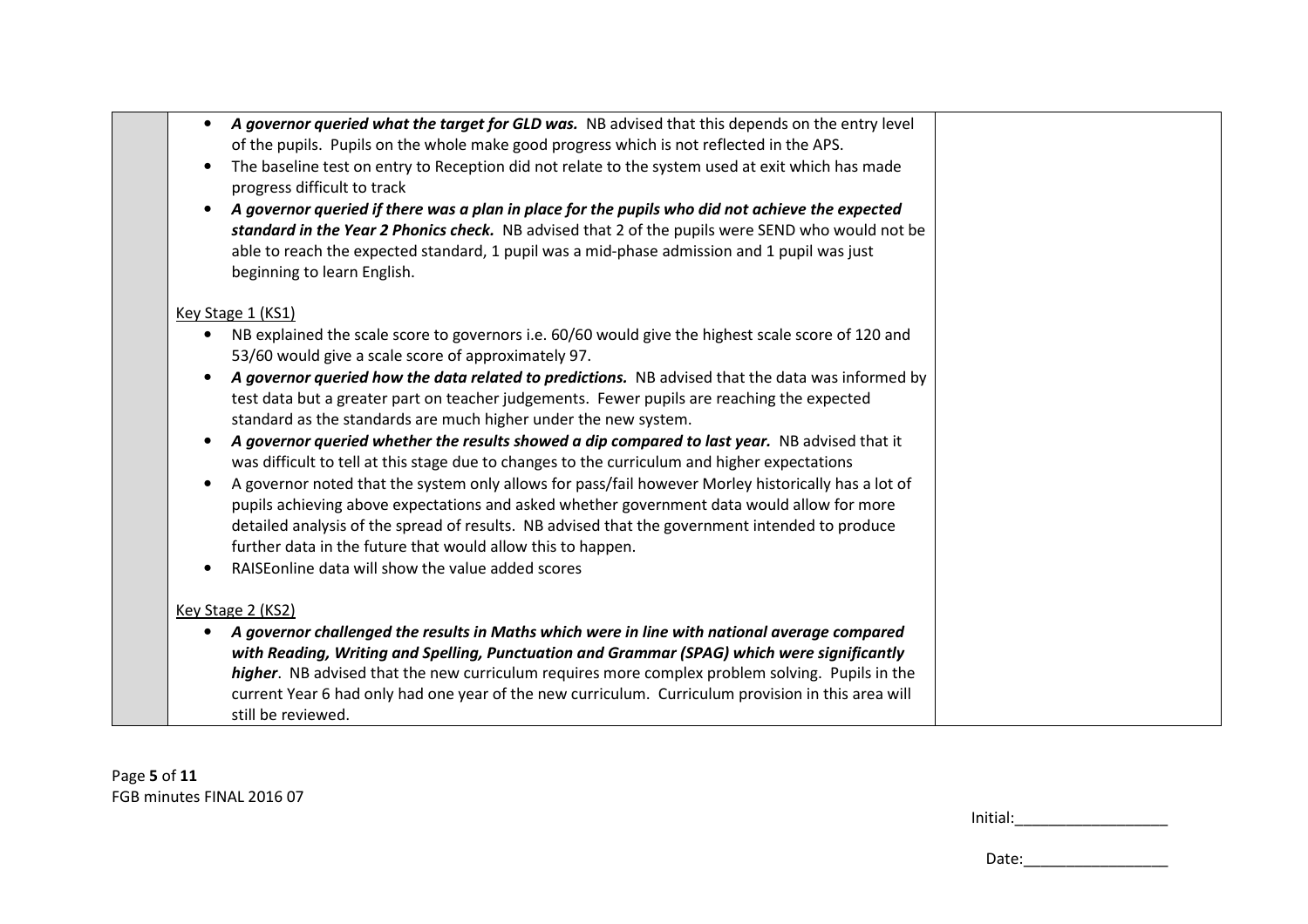|    | A governor noted that whilst Writing was still above national average, there was less of a difference<br>$\bullet$<br>than for Reading and SPAG and asked whether this was due to teacher assessment. NB advised<br>that judgements were moderated however teachers were cautious in their judgements.                                                                                                               |  |
|----|----------------------------------------------------------------------------------------------------------------------------------------------------------------------------------------------------------------------------------------------------------------------------------------------------------------------------------------------------------------------------------------------------------------------|--|
|    | <b>Quality of Teaching &amp; Learning</b>                                                                                                                                                                                                                                                                                                                                                                            |  |
|    | There were no questions for this section.                                                                                                                                                                                                                                                                                                                                                                            |  |
|    | Staffing                                                                                                                                                                                                                                                                                                                                                                                                             |  |
|    | There will be a full complement of teachers from September                                                                                                                                                                                                                                                                                                                                                           |  |
|    | There will be more capacity in the Senior Leadership Team (SLT) as the new Assistant Head will be<br>working full time                                                                                                                                                                                                                                                                                               |  |
|    | The SLT will be working towards fully understanding and monitoring the assessment process<br>$\bullet$                                                                                                                                                                                                                                                                                                               |  |
|    | There is more capacity to support Newly Qualified Teachers (NQTs)<br>$\bullet$                                                                                                                                                                                                                                                                                                                                       |  |
|    | Experienced teachers will support Recently Qualified Teachers (RQTs)                                                                                                                                                                                                                                                                                                                                                 |  |
|    | Behaviour<br>A governor noted that the historically the school has very rarely exclude pupils and queried when it was<br>appropriate to do so. NB advised that there was little support in the LA for exclusion and little alternative<br>provision available for excluded pupils. NB advised that if a pupil has SEND and related behaviour issues,<br>then the school must ensure it is meeting the child's needs. |  |
|    | A governor queried whether cluster schools work together regarding exclusion. NB advised that this was                                                                                                                                                                                                                                                                                                               |  |
|    | the case in terms of managed moves. School will do everything possible to prevent an exclusion unless the                                                                                                                                                                                                                                                                                                            |  |
|    | pupil poses a danger to other pupils, staff or themselves. Safeguarding                                                                                                                                                                                                                                                                                                                                              |  |
|    | NB advised that a Local Authority Safeguarding Review had taken place with positive results.                                                                                                                                                                                                                                                                                                                         |  |
| 8. | <b>School Development Plan (SDP)</b>                                                                                                                                                                                                                                                                                                                                                                                 |  |
|    | A governor queried whether the plan could show whether progress is being made towards achieving the<br>success criteria rather than a 'Complete' or 'Not Complete' description. NB advised that analysis will                                                                                                                                                                                                        |  |

| Initial: |  |  |  |
|----------|--|--|--|
|          |  |  |  |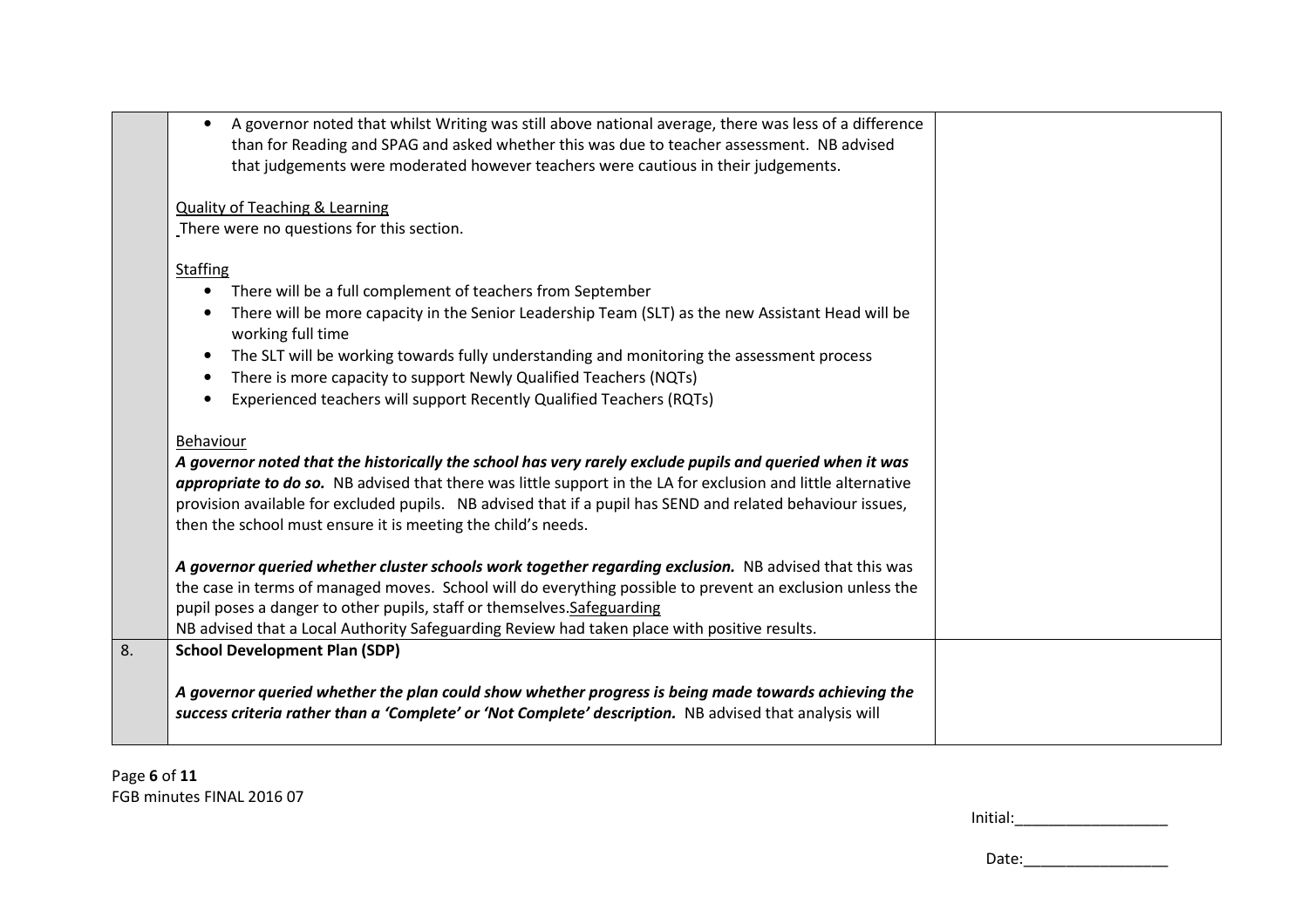|           | continue over the Summer term. Some of the success criteria will take over one year to achieve so<br>narrative has been added to evidence why they are not yet complete.                                                                                                                  |  |
|-----------|-------------------------------------------------------------------------------------------------------------------------------------------------------------------------------------------------------------------------------------------------------------------------------------------|--|
|           | A governor challenged whether the success criteria - Pupils at risk of under-achievement are identified<br>and effective intervention leads to accelerated progress - was complete. NB advised that analysis of pupil<br>groups had been completed and pupils identified.                 |  |
|           | <b>Improving Pupil Outcomes</b>                                                                                                                                                                                                                                                           |  |
| $\bullet$ | Action points were identified after discussion with the SLT                                                                                                                                                                                                                               |  |
| $\bullet$ | The Maths subject leader had highlighted gender differences and difficulties with the problem<br>solving aspect of the curriculum                                                                                                                                                         |  |
| $\bullet$ | CPD had taken place for Reading and will focus on Writing next year                                                                                                                                                                                                                       |  |
|           | likely be priorities.<br>A governor queried how costs were allocated to the success criteria. NB advised that 3.5% of the budget<br>was allocated to SDP priorities which is then divided appropriately. Staff time is now also show in the SDP.                                          |  |
|           | Developing leadership and Management Capacity                                                                                                                                                                                                                                             |  |
| $\bullet$ | CPD had not happened as expected due to quality training not being available. NB is working with<br>other Head Teachers to develop training to be provided by the Teaching School Alliance.                                                                                               |  |
| $\bullet$ | A bespoke training package will be provided for subject leadership.                                                                                                                                                                                                                       |  |
| $\bullet$ | Coaching had been moved to a low priority and will be included on the 2016/17 SDP. Staff are                                                                                                                                                                                              |  |
|           | receptive to the coaching approach                                                                                                                                                                                                                                                        |  |
|           | A governor challenged that the success criteria for 'Work plans for governance and school<br>leadership are aligned making leadership highly effective' was marked as not complete as<br>generally they were working well. A governor noted that the desired results were not achieved in |  |

Page **7** of **11**FGB minutes FINAL 2016 07

| Initial: |  |  |  |
|----------|--|--|--|
|          |  |  |  |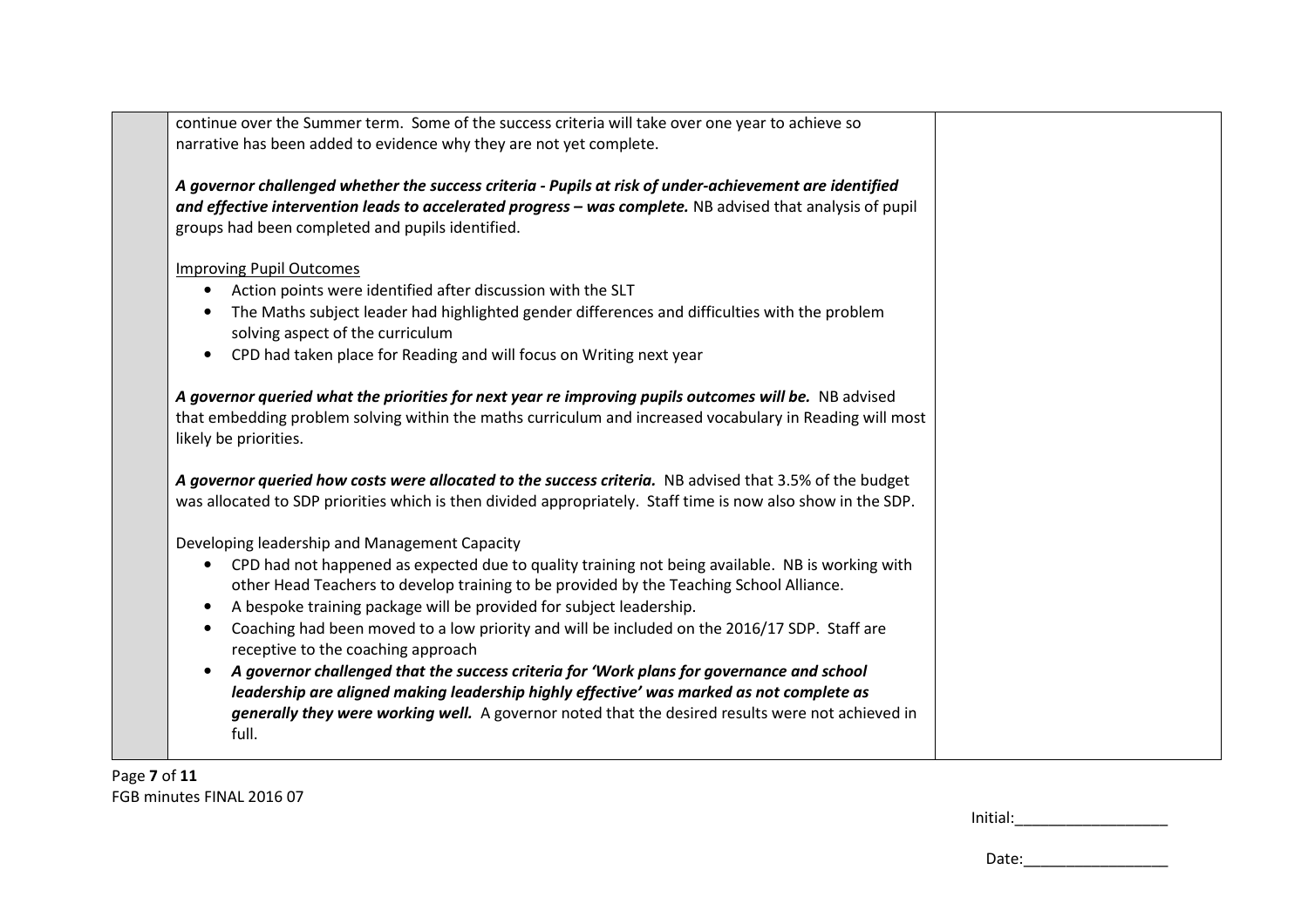|                        | <b>Enhancing Teaching, Learning and Assessment</b><br>Governors referred to the governor monitoring visit report around this criteria. A governor noted that it<br>was possible that some staff were not clear that there was not a set CPD pathway but were happy with<br>what CPD had taken place. |  |
|------------------------|------------------------------------------------------------------------------------------------------------------------------------------------------------------------------------------------------------------------------------------------------------------------------------------------------|--|
|                        | A governor noted that there was not enough time for teachers and Teaching Assistants (TAs) to liaise and so<br>were not used effectively. This could be a priority for the 2016/17 SDP. NB noted that it is difficult to build<br>planning time into a TA's schedule.                                |  |
|                        | Developing the curriculum                                                                                                                                                                                                                                                                            |  |
| $\bullet$              | Enrichment had been marked as not complete as visits and trips could be used more effectively as a<br>vehicle for learning                                                                                                                                                                           |  |
| $\bullet$<br>$\bullet$ | Peer coaching had proved useful<br>School had been creative in order to respond to staffing challenges. TA strengths had been used                                                                                                                                                                   |  |
|                        | effectively such as allocating budget for a TA to work on displays in each classroom.                                                                                                                                                                                                                |  |
| $\bullet$              | A governor queried whether enough was spent on enrichment activities. NB advised that costs will<br>always be incurred. Voluntary donations for visits depend on how far in advance parents are<br>informed.                                                                                         |  |
| $\bullet$              | KS1 Science experiences had proved popular                                                                                                                                                                                                                                                           |  |
| $\bullet$              | School takes advantages of free opportunities for enrichment when appropriate                                                                                                                                                                                                                        |  |
|                        | A governor queried whether creative subjects would be developed next year and whether school<br>would apply for the Arts Mark. NB advised that this would be the case.                                                                                                                               |  |
|                        | <b>Behaviour, Safety and Wellbeing</b>                                                                                                                                                                                                                                                               |  |
|                        | • A governor challenged why all criteria were marked as not complete. NB advised that the report<br>had since been updated.                                                                                                                                                                          |  |
| $\bullet$              | The pupil voice survey had been performed                                                                                                                                                                                                                                                            |  |
| $\bullet$              | The School Council activities could have been developed more so will be a priority for the 2016/17<br><b>SDP</b>                                                                                                                                                                                     |  |

Page **8** of **11**FGB minutes FINAL 2016 07

| Initial: |  |  |  |
|----------|--|--|--|
|          |  |  |  |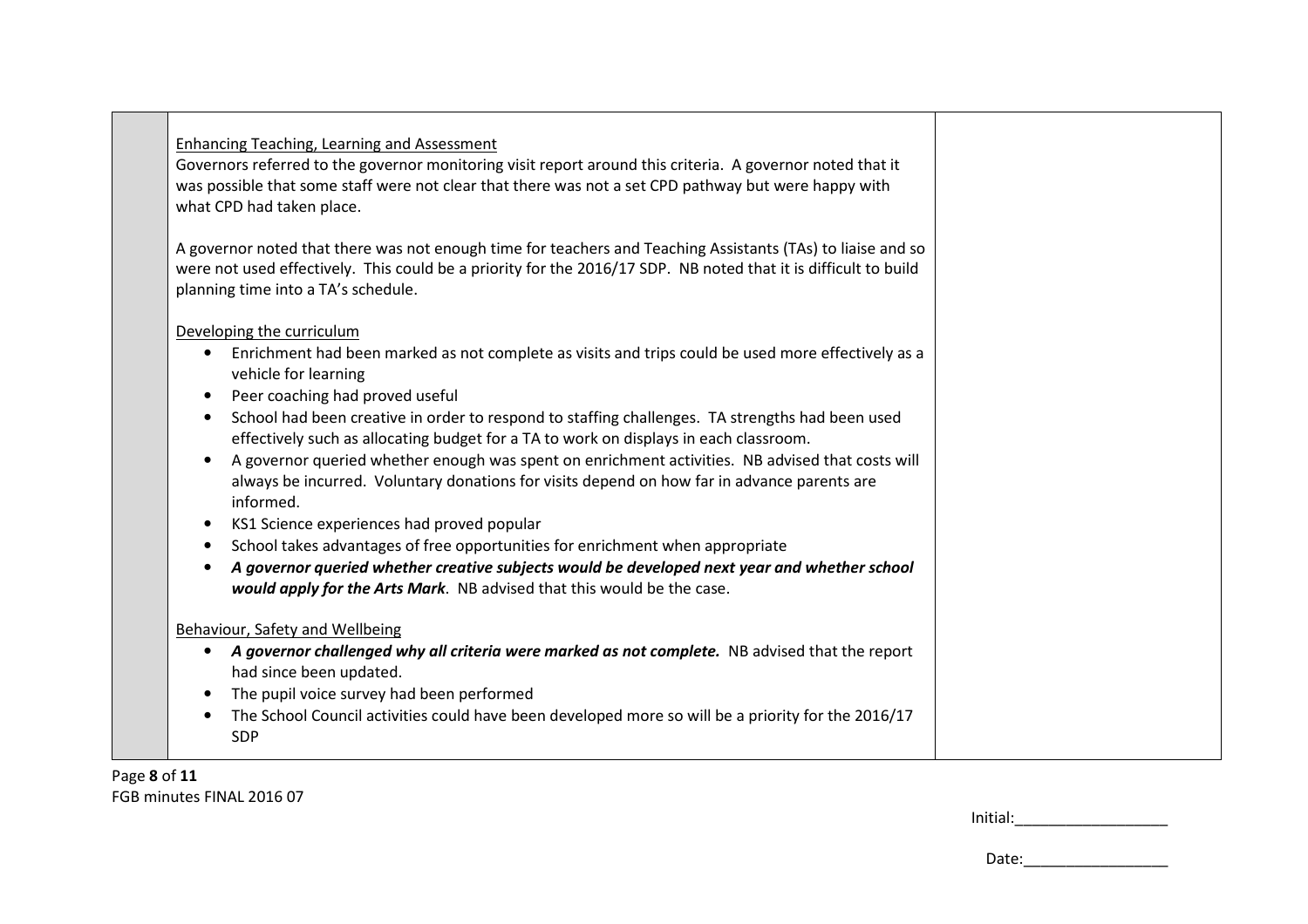|     | Family worker sessions were held but were poorly attended<br>$\bullet$<br>A governor queried whether behaviour was generally satisfactory. NB advised that there were<br>some responses on the pupil survey to follow up relating to low level disruption.<br>The use of behaviour logs needs to be embedded to ensure that they are used consistently. This<br>will be a priority on the 2016/17 SDP. The logs are useful to show a pattern of behaviour and can<br>help when having dialogue with parents as well as for identifying consistent poor behaviour and                                             |                                                   |
|-----|------------------------------------------------------------------------------------------------------------------------------------------------------------------------------------------------------------------------------------------------------------------------------------------------------------------------------------------------------------------------------------------------------------------------------------------------------------------------------------------------------------------------------------------------------------------------------------------------------------------|---------------------------------------------------|
|     | putting interventions in place<br><b>Facilities</b><br>A governor noted that a Premises Improvement Plan was required. NB advised that this was in the<br>$\bullet$<br>2015/16 SDP. A plan is being formulated and will come to the FGB in September.<br>The playground redevelopment will be included in the 2016/17 SDP<br>$\bullet$                                                                                                                                                                                                                                                                           | Clerk to add Premises Plan to<br>September agenda |
| 9.  | Other Visit Reports (circulated)<br><b>Premises</b><br>PC advised the following:<br>The problems with the building were already known<br>$\bullet$<br>Many actions from the report have been completed<br>There was concern over the condition of the Early Years Base and it was suggested that the Site<br>Manager allocates more time for maintenance<br>An inspection of the interior will take place next year<br>Governors thanked the Site Manager for his work on addressing the actions highlighted in the report.<br>Early Years<br>It was noted that there may be changes to the EYFS over the summer |                                                   |
| 10. | Safeguarding                                                                                                                                                                                                                                                                                                                                                                                                                                                                                                                                                                                                     |                                                   |

Page **9** of **11**FGB minutes FINAL 2016 07

| المنفنسة<br>ınr<br>nitial:<br>$\sim$ |
|--------------------------------------|
|--------------------------------------|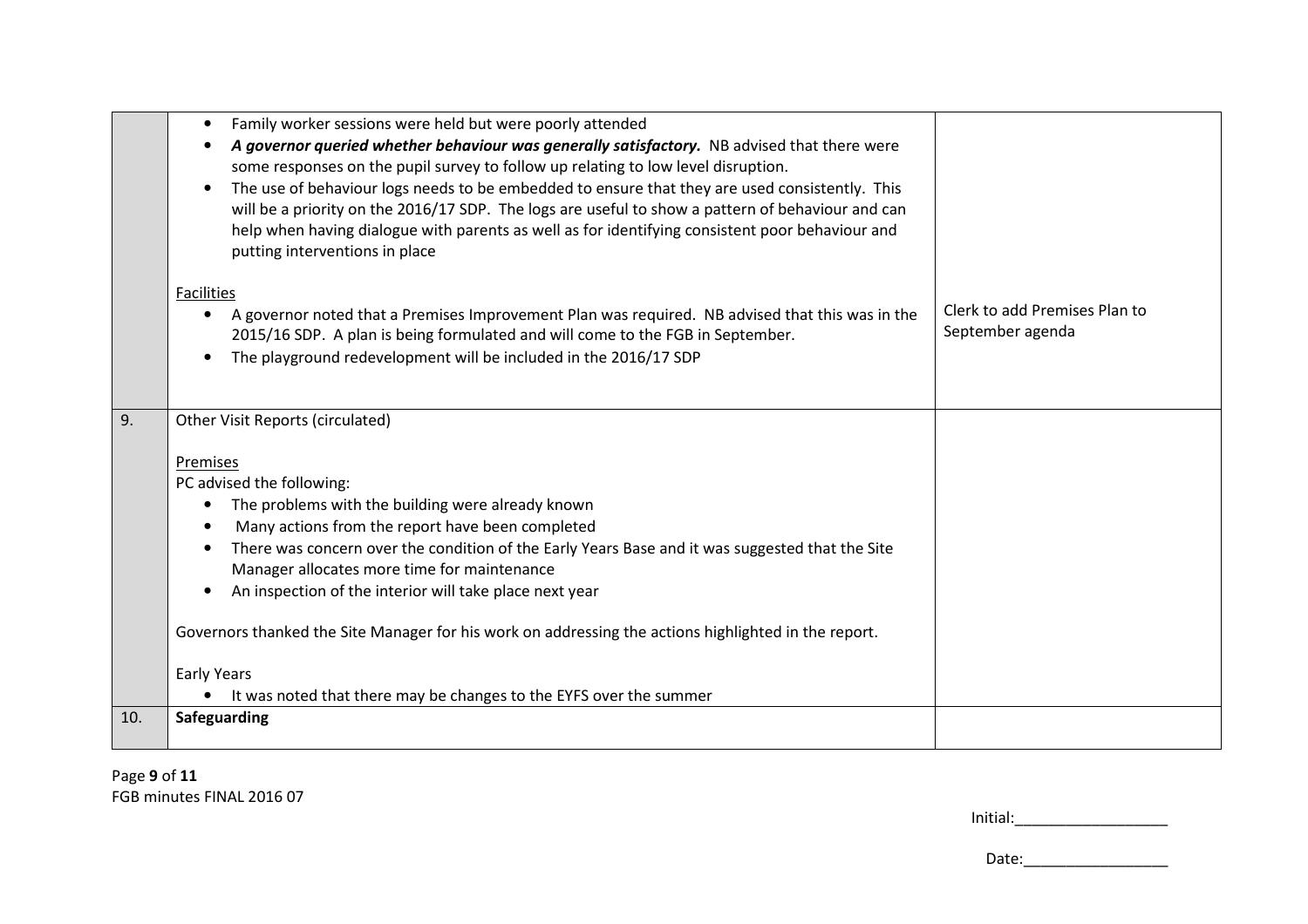|     | <b>Annual Report</b><br>It was noted that the deadline for the child protection report to be submitted to the local authority had<br>been changed to mid-October. As a results, the report will be brought to the first or second FGB meeting of<br>next year alongside the more thorough audit, "Safeguarding Children in Education: A checklist for GBs".                                                                                                                                                                                                                                                                                                                                                                                                                                                                                                                                                                                                                      | Clerk to add to agenda                                                                                                      |
|-----|----------------------------------------------------------------------------------------------------------------------------------------------------------------------------------------------------------------------------------------------------------------------------------------------------------------------------------------------------------------------------------------------------------------------------------------------------------------------------------------------------------------------------------------------------------------------------------------------------------------------------------------------------------------------------------------------------------------------------------------------------------------------------------------------------------------------------------------------------------------------------------------------------------------------------------------------------------------------------------|-----------------------------------------------------------------------------------------------------------------------------|
|     | <b>Safeguarding Review</b><br>Governors were asked to provide details of any safeguarding training completed                                                                                                                                                                                                                                                                                                                                                                                                                                                                                                                                                                                                                                                                                                                                                                                                                                                                     | Governors to advise NB if<br>safeguarding training completed                                                                |
|     | Prevent                                                                                                                                                                                                                                                                                                                                                                                                                                                                                                                                                                                                                                                                                                                                                                                                                                                                                                                                                                          | Governors to complete Prevent                                                                                               |
| 11. | PC sent the link to online training to all governors.<br><b>Pupil Premium Pupils (report circulated)</b>                                                                                                                                                                                                                                                                                                                                                                                                                                                                                                                                                                                                                                                                                                                                                                                                                                                                         | training and advise the Clerk                                                                                               |
|     | A governor queried whether the attendance gap had closed. NB advised that analysis is to be<br>$\bullet$<br>done however it would appear to be lower than other groups<br>Analysis is to be done regarding the gap in achievement for literacy and numeracy. The impact of<br>$\bullet$<br>interventions from the pupils' starting point will be tracked<br>Some funding was directed towards enrichment activities, clubs and potentially Breakfast Club<br>$\bullet$<br>A governor challenged that the expenditure appeared to be a lot less than initially allocated and<br>$\bullet$<br>had the criteria for some of the pupils changed. NB advised that the funding was still in the<br>budget.<br>Governors discussed that the impact of interventions was cumulative and that much of Pupil<br>$\bullet$<br>Premium expenditure related to inclusion however evidence should still be provided to show that<br>interventions had been chosen and allocated appropriately. | RK to liaise with Beth before the next<br>FGB meeting to see whether targets<br>have been met once the data is<br>analysed. |
| 12. | <b>Policy Reviews</b>                                                                                                                                                                                                                                                                                                                                                                                                                                                                                                                                                                                                                                                                                                                                                                                                                                                                                                                                                            |                                                                                                                             |
|     | Governing Body Roles and Responsibilities<br>Governors approved the policy for use by the school.                                                                                                                                                                                                                                                                                                                                                                                                                                                                                                                                                                                                                                                                                                                                                                                                                                                                                |                                                                                                                             |
| 13. | <b>Finance</b>                                                                                                                                                                                                                                                                                                                                                                                                                                                                                                                                                                                                                                                                                                                                                                                                                                                                                                                                                                   |                                                                                                                             |

Page **10** of **11**FGB minutes FINAL 2016 07

| Initial: |  |
|----------|--|
|----------|--|